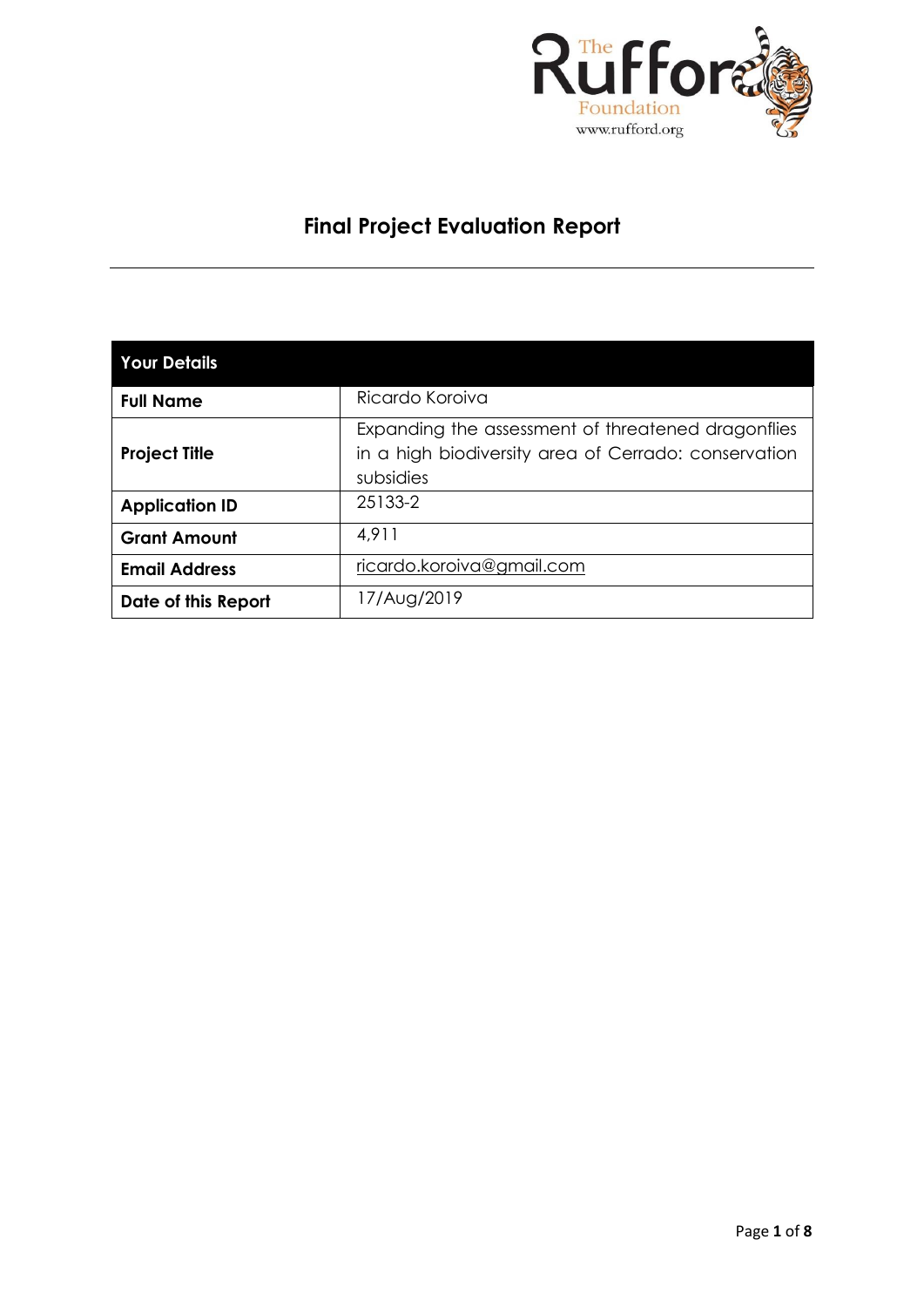

# **1. Indicate the level of achievement of the project's original objectives and include any relevant comments on factors affecting this.**

| Objective                                                                                                                       | achieved<br>$rac{2}{9}$ | Partially<br>achieved | Fully<br>achieved | <b>Comments</b>                                                                                                                                                                                                                                                                                                                            |
|---------------------------------------------------------------------------------------------------------------------------------|-------------------------|-----------------------|-------------------|--------------------------------------------------------------------------------------------------------------------------------------------------------------------------------------------------------------------------------------------------------------------------------------------------------------------------------------------|
| Collection of specimens<br>from 20 sites located in<br>the Serra da Canastra<br>update<br>of<br>the<br>and<br>Odonata checklist |                         |                       |                   | We<br>made<br>two<br>sampling<br>campaigns in 20 sites located in the<br>Serra da Canastra (Figure 1). This<br>month (August 2019), we submitted<br>updated species<br>list<br>of<br>an<br>dragonflies from Serra da Canastra<br>National Park (PNSC).                                                                                     |
| Organization and online<br>publication<br>of<br>the<br>Odonata species list for<br>Serra da Canastra                            |                         |                       |                   | website<br>We<br>built<br>the<br>(https://www.environmentalsentin<br>els.net/inicio-canastra)<br>and<br>Instagram<br>post<br>(https://www.instagram.com/libelu<br>las_da_serra_da_canastra/).<br>We<br>are waiting the final decision of<br>Biota Neotropica to publish the<br>updated species list on the website.                        |
| Identification of sites with<br>endangered<br>dragonfly<br>species (IUCN) in the Serra<br>da<br>Canastra<br>National<br>Park    |                         |                       |                   | We identified two sites with new<br>occurrence to F. franciscoi and one<br>site with new occurrence of A.<br>franciscoi (since its description, we<br>performed several searches in the<br>site of holotype sampling, but we<br>did not find any specimens. This is<br>the first record of this species since<br>its description in 2015). |
| Descriptive taxonomy of<br>odonatan species:                                                                                    |                         |                       |                   | We submitted to Zootaxa a new<br>species of Heteragrion and we are<br>describing another new species,<br>both collected in our sampling<br>campaigns. We also submitted a<br>manuscript with synonymisation of<br>an endemic species from PNSC.                                                                                            |
| of<br>Field<br>guide<br>endangered<br>dragonfly<br>species of the Serra da<br>Canastra National Park:                           |                         |                       |                   | 2019, we<br>April<br>published<br>In.<br>"Photographic guide to rare and<br>endangered<br>dragonflies<br>Dragonflies of Serra da Canastra"<br>(the Guide). This material is already<br>available to park employees, the<br>local community and tourists.                                                                                   |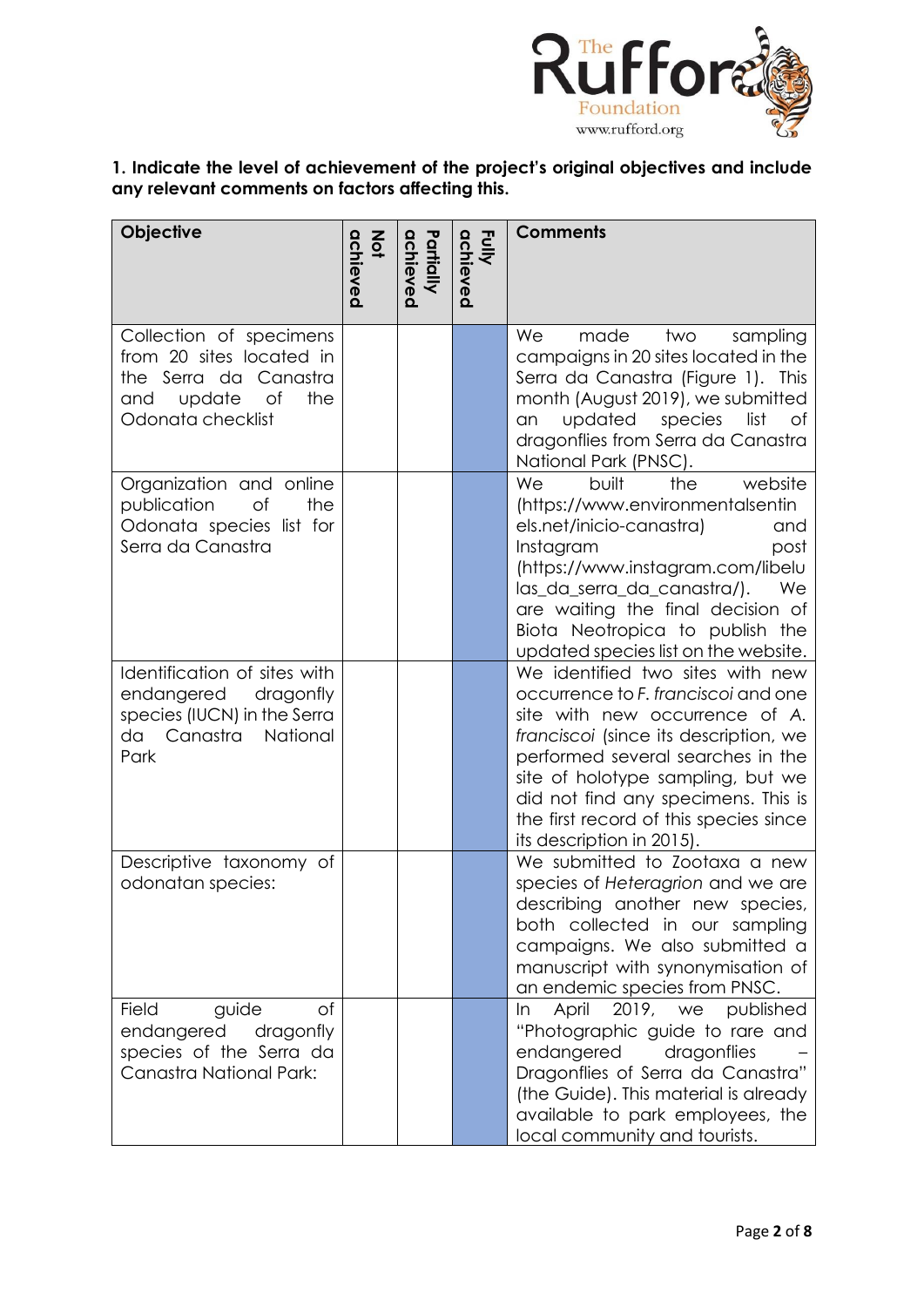



Figure 1. Map of National Park of Serra da Canastra (PNSC) showing our sampling sites (purple circles). This figure is mine. I allow its publication on Rufford's website.

## **2. Please explain any unforeseen difficulties that arose during the project and how these were tackled.**

The main difficulty during the project was the poor quality of the roads in the national park. As can be seen in the photo below (Figure 2), in many places, the streams cover the road. Another water-related difficulty was mud on the road, which increased the driving risks such as slipping and losing control and added to the car maintenance costs. Even using 4 x 4 cars in both campaigns, we took extra care in driving and therefore we spent more time traveling among sampling sites.



Figure 2. PNSC road conditions (sampling site "Bridge 2"- n°17). This figure is mine. I allow its publication on Rufford's website.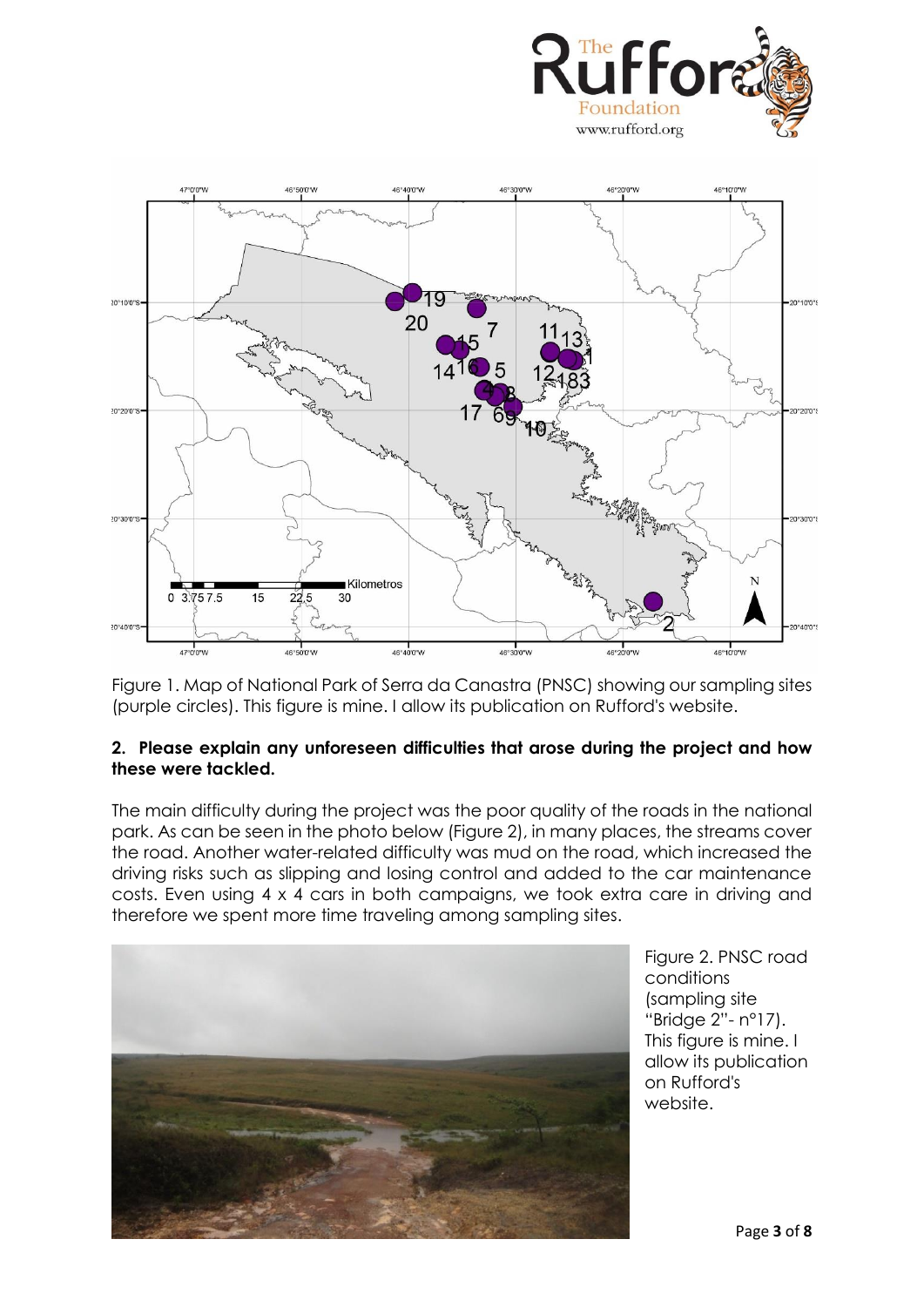

## **3. Briefly describe the three most important outcomes of your project.**

I believe that the three most important outcomes of the project were:

- (1) Publication and dissemination of the "Photographic guide to rare and endangered dragonflies - Dragonflies of Serra da Canastra". The publication of this guide had a great repercussion among tourists and the local community. Because of this publication, we were invited to give an interview to the newsletter of the Serra da Canastra National Park. In addition, the subject of threatened dragonfly species is now known to park management who can inform of its importance to all visitors and park staff;
- (2) Publication of new species, synonym and checklist: In this project we recorded at least two new species of dragonflies (one manuscript has already been submitted to Zootaxa (Figure 3) and the other species will be in the manuscript to be submitted as soon as possible), and proposed the synonymisation of an endemic species inferred through morphological, physiological and molecular evidences (PLoS One). We also updated the species list for Odonata from PNSC, and added this information to the checklist of Odonata from the western region of Minas Gerais state (Biota Neotropica);



Figure 3. New species of *Heteragrion* (Odonata: Megapodagrionidae) collected in this project. Its manuscript is under review in Zootaxa. This figure is mine. I allow its publication on Rufford's website.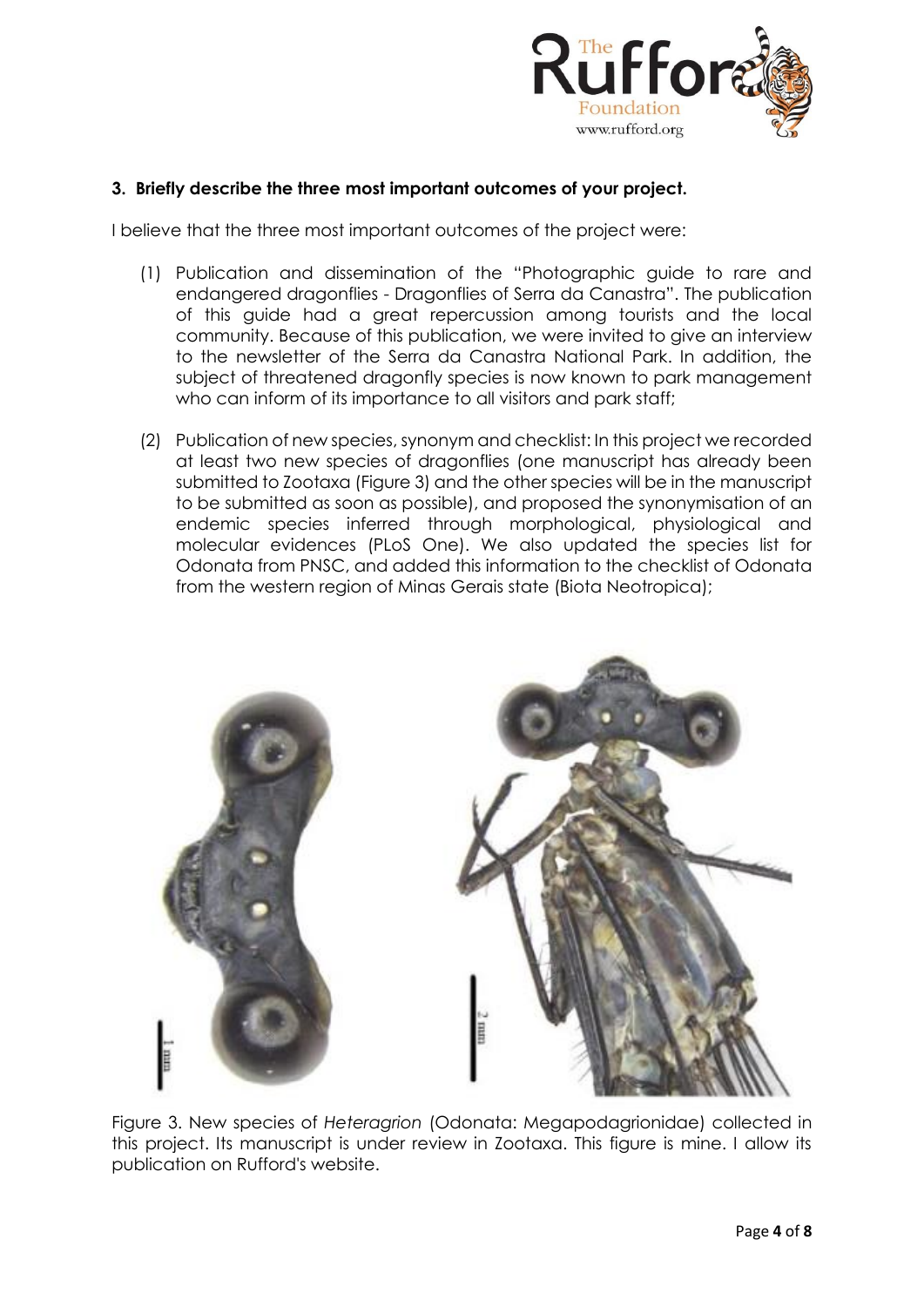

(3) Locating new populations of endangered species within PNSC: We found new populations of *Mnesarete rhopalon* and *Minagrion franciscoi* both will be considered endangered species by IUCN. Fortunately, all of these populations are within the park, but they are also quite close to the state road that runs through the middle of PNSC. We also discovered a new population of *Acanthagrion franciscoi*. We performed several searches at the place where the holotype was collected but we did not have success in finding it. This new population is the first record for this species since its description in 2015.

## **4. Briefly describe the involvement of local communities and how they have benefitted from the project.**

Throughout the project, we aimed to highlight to the local community, tourists and park staff about the importance of streams present in the Serra da Canastra for maintaining the regional biodiversity, especially to dragonflies (Figure 4). The distribution of the guide to locals and the disclosure of rare species has made many landowners aware about this issue. In addition, the elaboration of the guide allows greater dissemination of the national park and adds scientific knowledge to the Neotropical region, whose fauna is considered less well known throughout the world. (Von Ellenrieder, 2012).



Figure 4. The presentation of the scientific information the employees of the PNSC (above, our group and Mr. Gaspar and for the local community; below, Mr Joao Batista da Souza and Ricardo Koroiva). These figures are mine. I allow its publication on Rufford's website.

## **5. Are there any plans to continue this work?**

We are still studying some specimens that can be new species. We have also mapped new areas for future sampling campaigns. However, we decided that, considering the road conditions in the region, the new collections will be carried out after the rainy season (after March). Finally, I intend to create a DNA barcode reference library for Odonata species of the Serra da Canastra, similar to what we did in the first Rufford grant (DNA Barcoding of Serra da Bodoquena).

#### **6. How do you plan to share the results of your work with others?**

Since the beginning of the project, we have planned and made the dissemination of our findings through our website and social media (e.g. Instagram). We have also submitted several manuscripts for publication in scientific journals. Finally, the Odonata guide will be a permanent and widely distributed material for the local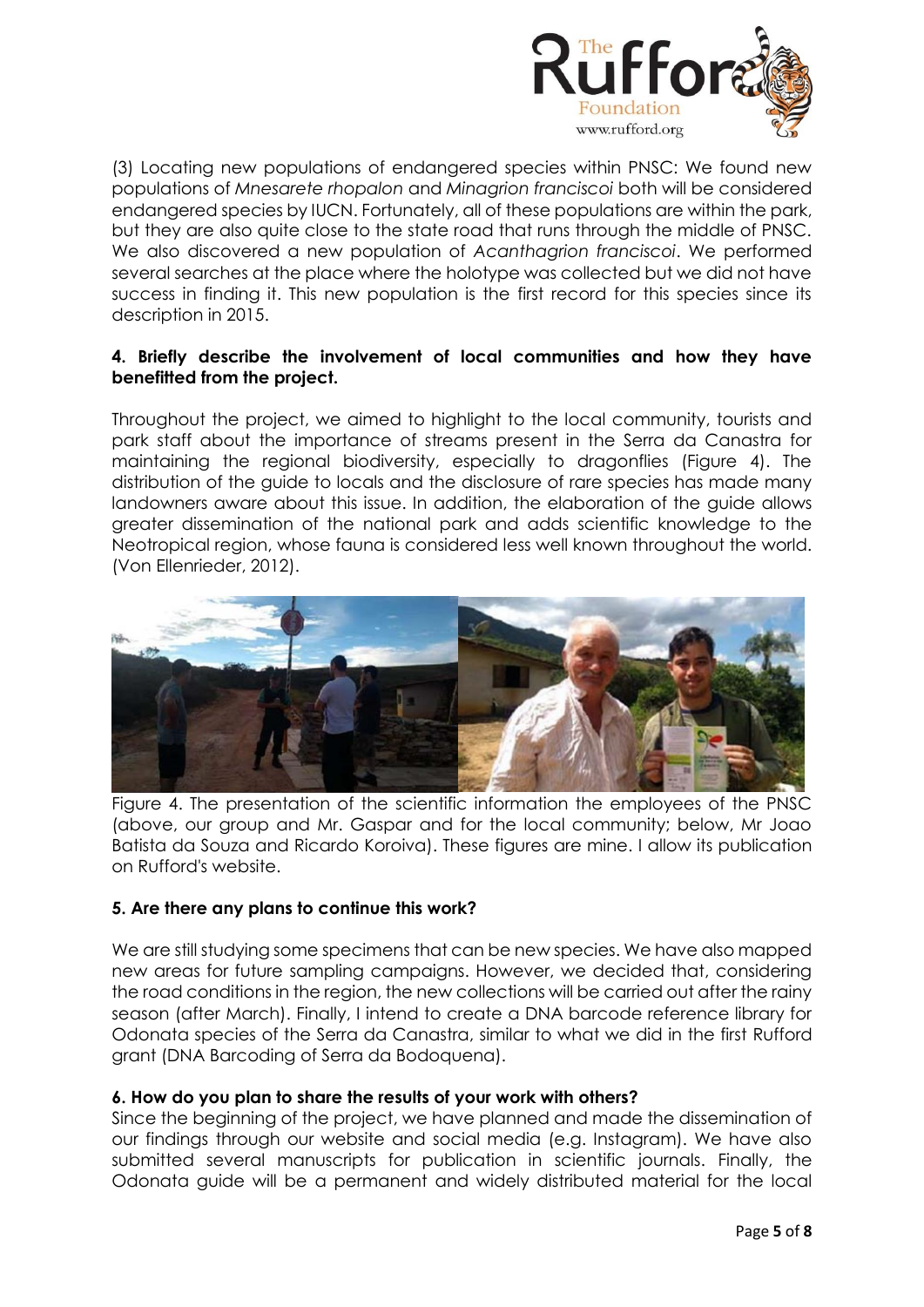

community and tourists of Serra da Canastra. The head of PNSC, Dr. Fernando Tizianel (Figure 5), will help with its distribution.



Figure 5. Fernando Tizianel (head of PNSC), Ricardo Koroiva, Diogo Vilella and Rhainer Guillermo are showing the folder "Photographic guide to rare and endangered dragonflies – Dragonflies of Serra da Canastra". This figure is mine. I allow its publication on Rufford's website.

#### **7. Timescale: Over what period was the grant used? How does this compare to the anticipated or current length of the project?**

The grant has been used since the first month for the planning and preparation of sampling equipment and, until this last month, for the payment of molecular genetic materials. Prior to this, I had just made a site reconnaissance survey. After the grant, the project was truly established allowing for all collections, disclosures and publications.

**8. Budget: Provide a breakdown of budgeted versus actual expenditure and the reasons for any differences. All figures should be in £ sterling, indicating the local exchange rate used. It is important that you retain the management accounts and all paid invoices relating to the project for at least 2 years as these may be required for inspection at our discretion.**

| <b>Item</b>                        | Budgeted<br>Amount | <b>Actual</b><br>Amount | Difference | <b>Comments</b>                                                                                 |
|------------------------------------|--------------------|-------------------------|------------|-------------------------------------------------------------------------------------------------|
| Field guide (300)                  | 500                | 154                     | $-346$     | We found a cheaper place to<br>print.                                                           |
| DNA Sanger molecular<br>sequencing | 2000               | 2000                    |            |                                                                                                 |
| DNeasy Blood & Tissue Kit          | 700                | 408                     | $-292$     |                                                                                                 |
| Molecular consumables              | 200                | 816                     | $+616$     | We<br>underestimated<br>consumable costs.                                                       |
| Taq polymerase                     | 210                | 377                     | $+167$     |                                                                                                 |
| Entomological nets                 | 120                |                         | $-120$     | We decided to use the same<br>Entomological nets of the first<br>project.                       |
| Lodging + food                     | 900                | 306                     | $-599$     | of PNSC kindly<br>The<br>head<br>provided<br>accommodation<br>within the park during the study. |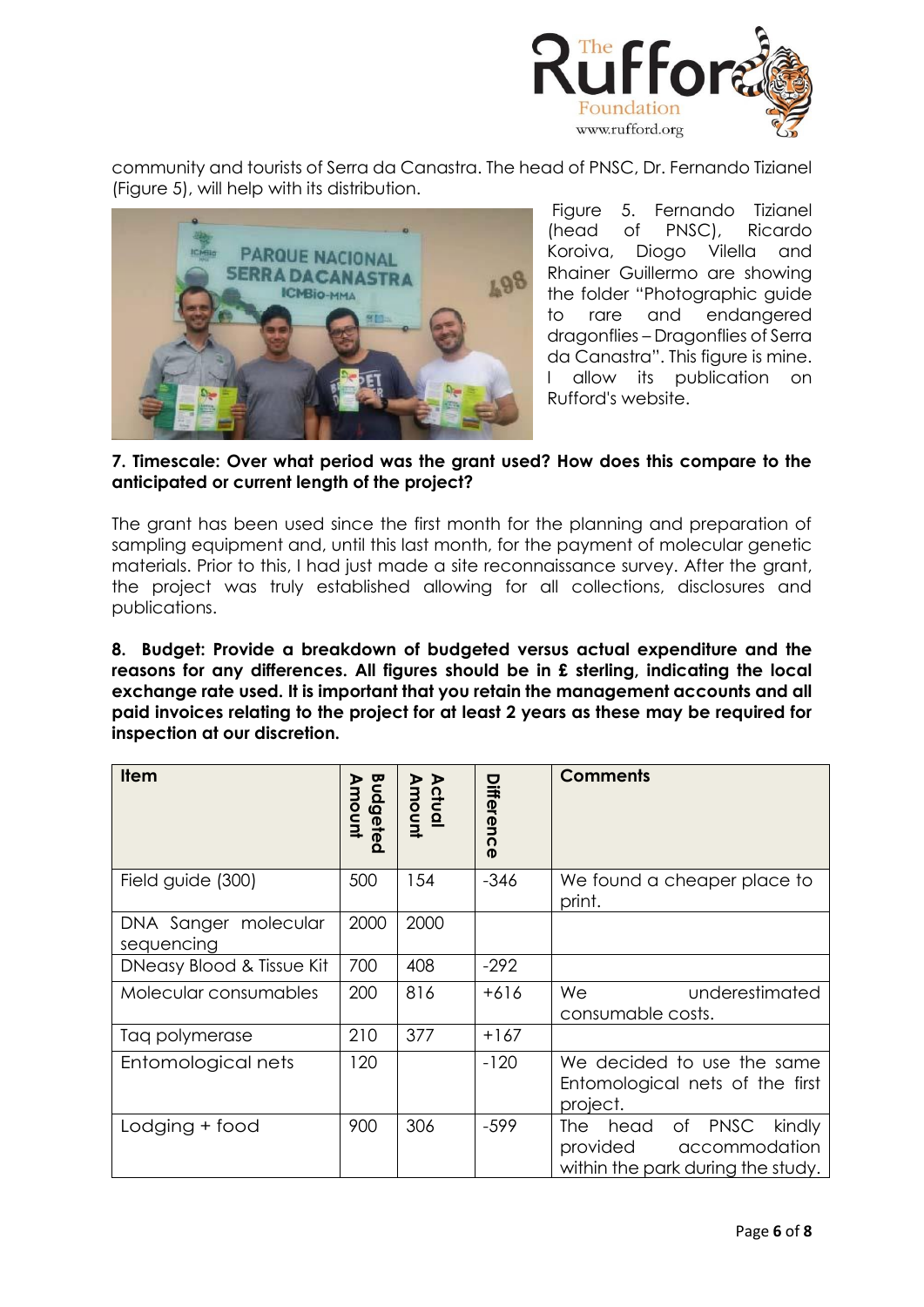

| Fuel         | 281  | 821  | +540  | Fuel consumption was higher<br>than initially expected. |
|--------------|------|------|-------|---------------------------------------------------------|
| Website      |      |      | $+77$ | I renewed the website domain<br>for 2 years.            |
| <b>TOTAL</b> | 4911 | 4959 | $+48$ |                                                         |

## **9. Looking ahead, what do you feel are the important next steps?**

Next steps will be: (1) describe and publish the new species; (2) present findings to the media (especially TV) about endangered species and the importance of conservation of streams, especially to dragonflies; (3) continue the environmental research and education project within PNSC; (4) create a DNA barcode reference library for Odonata species of the Serra da Canastra, as performed in the first Rufford grant to Serra da Bodoquena.

## **10. Did you use The Rufford Foundation logo in any materials produced in relation to this project? Did the Foundation receive any publicity during the course of your work?**

Yes, I did. The Rufford logo is in our guide (Figure 6) and on our websites, and the Rufford reference is in the text of our interviews (e.g. Newsletter of the Serra da Canastra National Park) and in the acknowledgments of all manuscripts published or submitted.



Figure 6. Front page of the "Photographic guide of rare and endangered dragonflies" from the PNSC. This figure is mine. I allow its publication on Rufford's website.

## **11. Please provide a full list of all the members of your team and briefly what was their role in the project.**

**Diogo Silva Vilela**: He participated in the field trips and he is the main person responsible for specimen identification. He is a classic taxonomist who assisted in describing the new species and assisted me in publications with molecular genetics.

**Rhainer Guillermo-Ferreira**: Leader of the research group. Professor Rhainer Guillermo-Ferreira also participated in the collections, and has an important role in reviewing the manuscripts and all scientific material created by our group. He also helped in the identification of certain species.